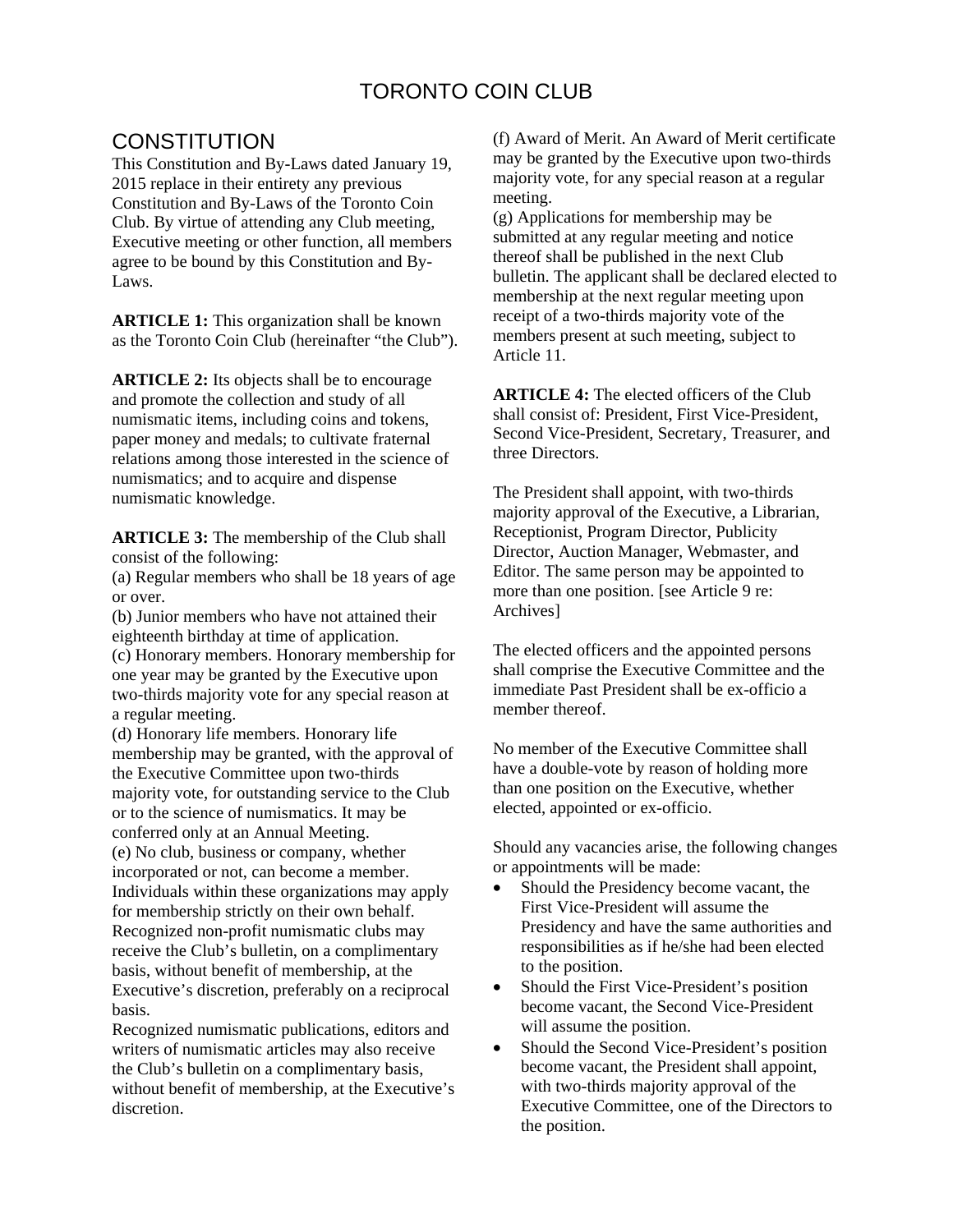- Should any other position become vacant, the President shall appoint, with two-thirds majority approval of the Executive Committee, any member of the Club. This does not include the ex-officio position of Past President which will remain vacant for the duration of the term of office.
- All of the foregoing is subject to two-thirds majority approval of the Executive Committee that the vacancy will not be filled and that the Club shall continue to operate.

**ARTICLE 5:** No business may be transacted or voted upon at a regular, annual or special general meeting without a quorum which shall consist of five members. The only exception shall be the reading of and voting on the acceptance of the minutes. However, any meeting with less than such quorum may continue without business being transacted or voted upon, on the decision of the chairperson.

No business whatsoever may be transacted or voted upon at an Executive meeting without a quorum which shall consist of three members of the Executive.

**ARTICLE 6:** The President shall preside at all meetings of the Club and Executive Committee and shall be a member of all committees except the Nominating Committee.

The Vice-Presidents shall assist the President and either of them or any member of the Executive Committee or any other member appointed by the President may occupy the chair in the absence of the President.

**ARTICLE 7:** The Secretary shall keep the minutes of the meetings of the Club and the Executive Committee, attend to correspondence and issue all notices, etc., that may be required. The Secretary shall keep a complete register of the members and list the names of members and guests present at each meeting.

## **ARTICLE 8:**

(a) The Treasurer shall keep a full and true account of all money received and spent. (b) All funds shall be kept in the name of the Club and cheques shall require the signature of either the President, a Vice-President or the Treasurer.

**ARTICLE 9:** The Librarian shall have charge of all books, catalogues, literature and other property in the Club's Library and Archives, and shall keep a record of borrowed items to ensure their return. A library list shall be made available to members periodically.

**ARTICLE 10:** The Executive Committee shall meet between regular meetings of the Club on call of the President or majority of the Committee.

**ARTICLE 11:** Whenever written notice has been received by the Executive Committee of charges against any member or applicant member (hereinafter in this Article 11, the "member") for conduct prejudicial to the welfare of the Club or the hobby, the Executive Committee after due investigation, if the charges are substantiated, shall forward to the accused member particulars of the charges. The accused member shall be afforded reasonable opportunity to enter a written defence to such charges and the matter shall then be referred to the Executive Committee for disposition. The Executive Committee shall have the power to dismiss the charges, to censure the accused member, to suspend him for not more than two years, or to expel him. A member who has been suspended may not claim to be a member of the Club and may not attend Club meetings or other functions but may apply to be reinstated to good standing in the Club after time of suspension has expired. A member who has been expelled may not claim to be a member of the Club, may not attend Club meetings or other functions and may not become a member of the Club again. The Club shall notify the ONA and the RCNA of the circumstances of any such suspension or expulsion.

**ARTICLE 12:** When presiding over a regular or annual or Executive meeting, the Chairman shall have full authority to regulate or terminate discussion and to determine the order of business on the agenda.

**ARTICLE 13:** This constitution may be amended by a two-thirds majority vote at an Annual Meeting or a special general meeting called by the President, written notice of the amendment(s) having been given to the Secretary and published to the members prior to the meeting.